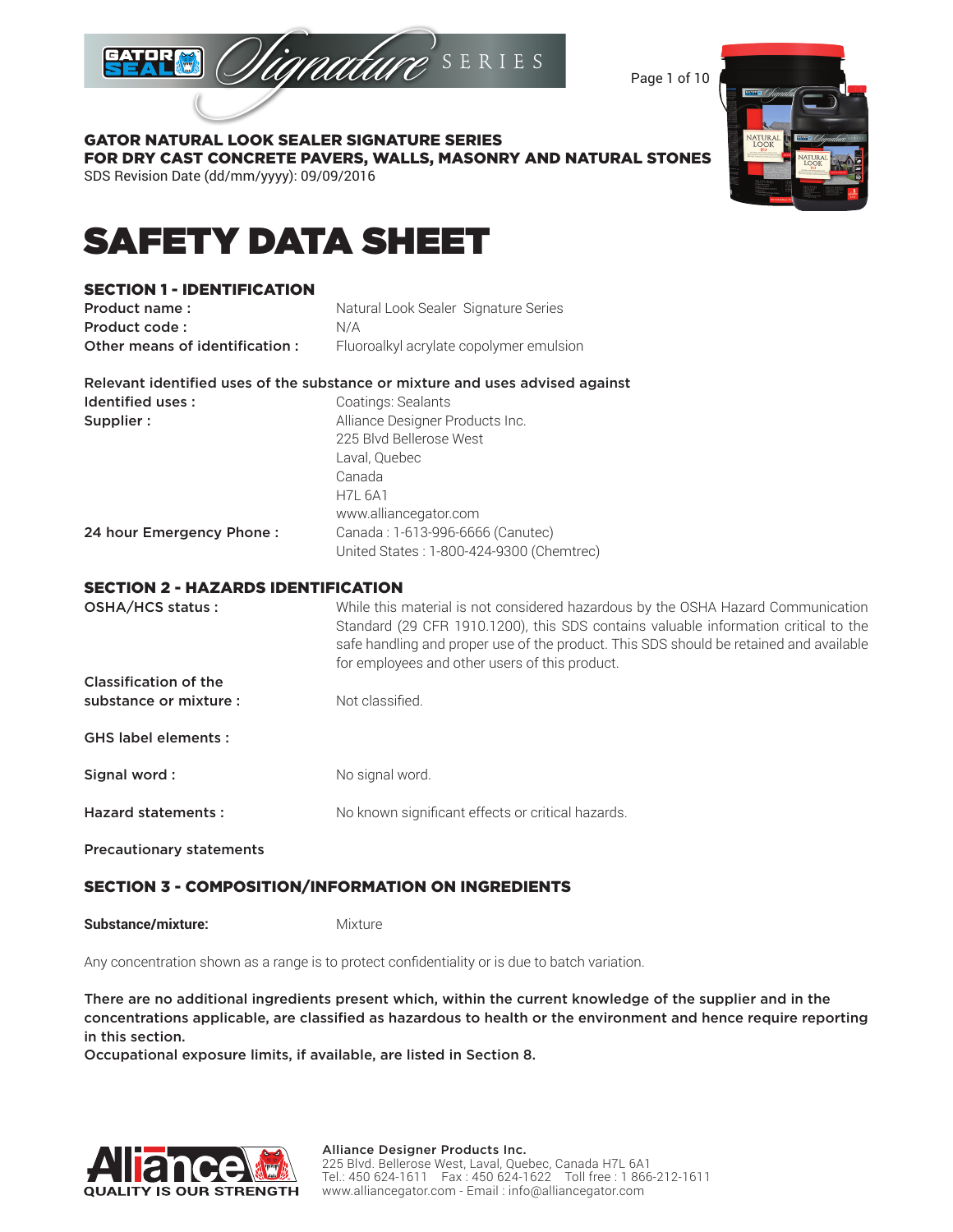

Page 2 of 10

GATOR NATURAL LOOK SEALER SIGNATURE SERIES FOR DRY CAST CONCRETE PAVERS, WALLS, MASONRY AND NATURAL STONES SDS Revision Date (dd/mm/yyyy): 09/09/2016

# SECTION 4 - FIRST AID MEASURES

### **DESCRIPTION OF NECESSARY FIRST AID MEASURES**

| Eye contact : | Immediately flush eyes with plenty of water, occasionally lifting the upper and lower<br>eyelids. Check for and remove any contact lenses. Get medical attention if irritation<br>occurs.                                                                                                                                                            |
|---------------|------------------------------------------------------------------------------------------------------------------------------------------------------------------------------------------------------------------------------------------------------------------------------------------------------------------------------------------------------|
| Inhalation:   | Remove victim to fresh air and keep at rest in a position comfortable for breathing. Get<br>medical attention if symptoms occur.                                                                                                                                                                                                                     |
| Skin contact: | Flush contaminated skin with plenty of water. Remove contaminated clothing and<br>shoes. Get medical attention if symptoms occur.                                                                                                                                                                                                                    |
| Ingestion:    | Wash out mouth with water. Remove victim to fresh air and keep at rest in a position<br>comfortable for breathing. If material has been swallowed and the exposed person<br>is conscious, give small quantities of water to drink. Do not induce vomiting unless<br>directed to do so by medical personnel. Get medical attention if symptoms occur. |

## **MOST IMPORTANT SYMPTOMS/EFFECTS, ACUTE AND DELAYED**

### **POTENTIAL ACUTE HEALTH EFFECTS**

| Eye contact : | No known significant effects or critical hazards. |
|---------------|---------------------------------------------------|
| Inhalation:   | No known significant effects or critical hazards. |
| Skin contact: | No known significant effects or critical hazards. |
| Ingestion:    | No known significant effects or critical hazards. |

### **OVER-EXPOSURE SIGNS/SYMPTOMS**

| Eye contact:  | No specific data. |
|---------------|-------------------|
| Inhalation:   | No specific data. |
| Skin contact: | No specific data. |
| Ingestion:    | No specific data. |

### **INDICATION OF IMMEDIATE MEDICAL ATTENTION AND SPECIAL TREATMENT NEEDED, IF NECESSARY**

| Notes to physician :        | Treat symptomatically. Contact poison treatment specialist immediately if large    |
|-----------------------------|------------------------------------------------------------------------------------|
|                             | quantities have been ingested or inhaled.                                          |
| Specific treatments :       | No specific treatment.                                                             |
| Protection of first-aiders: | No action shall be taken involving any personal risk or without suitable training. |

### **SEE TOXICOLOGICAL INFORMATION (SECTION 11)**

### SECTION 5 - FIRE FIGHTING MEASURES

| <b>EXTINGUISHING MEDIA</b><br>Suitable extinguishing media:<br>Unsuitable extinguishing media: | Use an extinguishing agent suitable for the surrounding fire.<br>None known.        |
|------------------------------------------------------------------------------------------------|-------------------------------------------------------------------------------------|
| Specific hazards arising<br>from the chemical:                                                 | In a fire or if heated, a pressure increase will occur and the container may burst. |
| Hazardous thormal                                                                              |                                                                                     |

### Hazardous thermal decomposition products : No specific data.



Alliance Designer Products Inc. 225 Blvd. Bellerose West, Laval, Quebec, Canada H7L 6A1 Tel.: 450 624-1611 Fax : 450 624-1622 Toll free : 1 866-212-1611 www.alliancegator.com - Email : info@alliancegator.com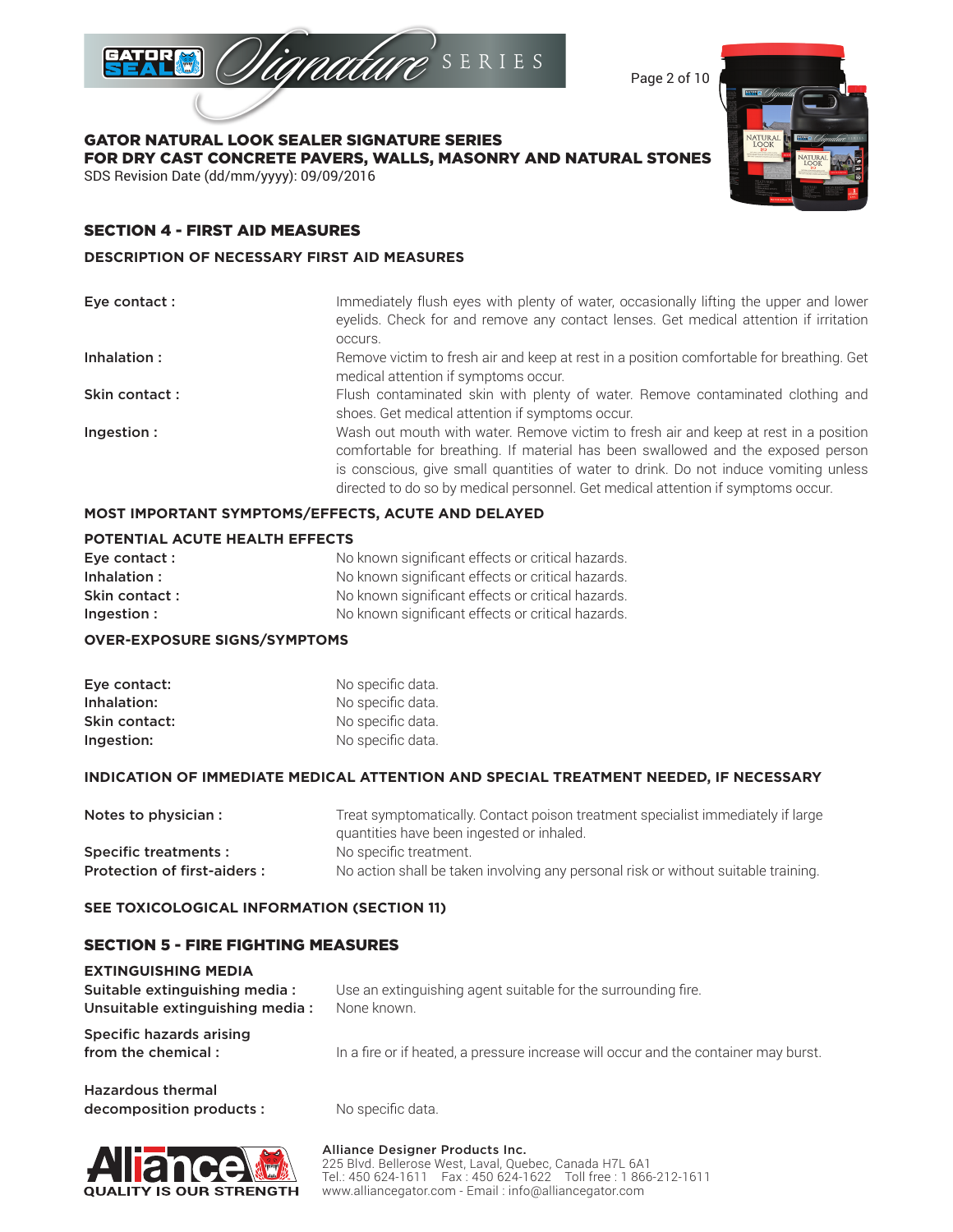

Page 3 of 10

GATOR NATURAL LOOK SEALER SIGNATURE SERIES FOR DRY CAST CONCRETE PAVERS, WALLS, MASONRY AND NATURAL STONES SDS Revision Date (dd/mm/yyyy): 09/09/2016



# SECTION 5 - FIRE FIGHTING MEASURES (CONT.)

| Special protective actions    |                                                                                                                                                                                                   |
|-------------------------------|---------------------------------------------------------------------------------------------------------------------------------------------------------------------------------------------------|
| for fire-fighters :           | Promptly isolate the scene by removing all persons from the vicinity of the incident if<br>there is a fire. No action shall be taken involving any personal risk or without suitable<br>training. |
| Special protective            |                                                                                                                                                                                                   |
| equipment for fire-fighters : | Fire-fighters should wear appropriate protective equipment and self-contained<br>breathing apparatus (SCBA) with a full face-piece operated in positive pressure mode.                            |

### SECTION 6 - ACCIDENTAL RELEASE MEASURES

### **PERSONAL PRECAUTIONS, PROTECTIVE EQUIPMENT AND EMERGENCY PROCEDURES**

| For non-emergency personnel :     | No action shall be taken involving any personal risk or without suitable training. Evacuate<br>surrounding areas. Keep unnecessary and unprotected personnel from entering. Do<br>not touch or walk through spilled material. Put on appropriate personal protective<br>equipment.                                                                          |
|-----------------------------------|-------------------------------------------------------------------------------------------------------------------------------------------------------------------------------------------------------------------------------------------------------------------------------------------------------------------------------------------------------------|
| For emergency responders :        | If specialised clothing is required to deal with the spillage, take note of any information<br>in Section 8 on suitable and unsuitable materials. See also the information in "For non-<br>emergency personnel".                                                                                                                                            |
| <b>Environmental precautions:</b> | Avoid dispersal of spilled material and runoff and contact with soil, waterways, drains<br>and sewers. Inform the relevant authorities if the product has caused environmental<br>pollution (sewers, waterways, soil or air).                                                                                                                               |
|                                   | <b>METHODS AND MATERIALS FOR CONTAINMENT AND CLEANING UP</b>                                                                                                                                                                                                                                                                                                |
| Small spill:                      | Stop leak if without risk. Move containers from spill area. Use spark-proof tools and<br>explosion-proof equipment. Dilute with water and mop up if water-soluble. Alternatively,<br>or if water-insoluble, absorb with an inert dry material and place in an appropriate waste<br>disposal container. Dispose of via a licensed waste disposal contractor. |
| Large spill:                      | Stop leak if without risk. Move containers from spill area. Use spark-proof tools and explosion-<br>proof equipment. Approach release from upwind. Prevent entry into sewers, water courses,<br>because the air confined avere Week and lease into an efficient treatment plant ar proceed.                                                                 |

basements or confined areas. Wash spillages into an effluent treatment plant or proceed as follows. Contain and collect spillage with non-combustible, absorbent material e.g. sand, earth, vermiculite or diatomaceous earth and place in container for disposal according to local regulations (see Section 13). Dispose of via a licensed waste disposal contractor. Contaminated absorbent material may pose the same hazard as the spilled product. Note: see Section 1 for emergency contact information and Section 13 for waste disposal.

# SECTION 7 - HANDLING AND STORAGE

### **PRECAUTIONS FOR SAFE HANDLING**

**Protective measures :** Put on appropriate personal protective equipment (see Section 8).

Advice on general

occupational hygiene : Eating, drinking and smoking should be prohibited in areas where this material is handled, stored and processed. Workers should wash hands and face before eating, drinking and smoking. Remove contaminated clothing and protective equipment before entering eating areas. See also Section 8 for additional information on hygiene measures.



# Alliance Designer Products Inc.

225 Blvd. Bellerose West, Laval, Quebec, Canada H7L 6A1 Tel.: 450 624-1611 Fax : 450 624-1622 Toll free : 1 866-212-1611 www.alliancegator.com - Email : info@alliancegator.com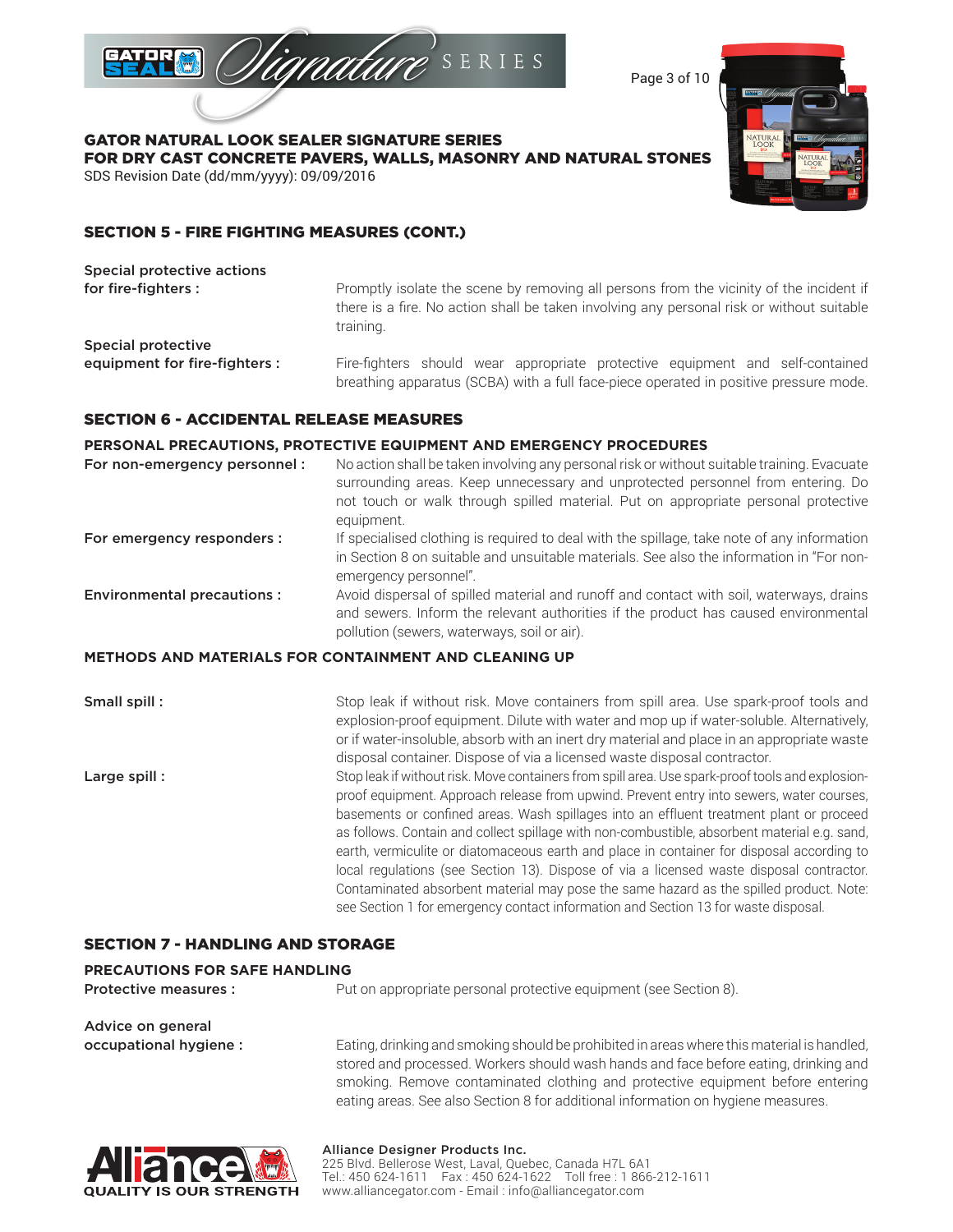

Page 4 of 10

GATOR NATURAL LOOK SEALER SIGNATURE SERIES FOR DRY CAST CONCRETE PAVERS, WALLS, MASONRY AND NATURAL STONES SDS Revision Date (dd/mm/yyyy): 09/09/2016



# SECTION 7 - HANDLING AND STORAGE (CONT.)

Conditions for safe storage,

including any incompatibilities : Store in accordance with local regulations. Store in original container protected from direct sunlight in a dry, cool and well-ventilated area, away from incompatible materials (see Section 10) and food and drink. Keep container tightly closed and sealed until ready for use. Containers that have been opened must be carefully resealed and kept upright to prevent leakage. Do not store in unlabeled containers. Use appropriate containment to avoid environmental contamination.

# SECTION 8 - EXPOSURE CONTROLS AND PERSONAL PROTECTION

| <b>CONTROL PARAMETERS</b><br><b>Occupational exposure limits</b> |                                                                                                                                                                                                                                                                                                                                                                                                                |
|------------------------------------------------------------------|----------------------------------------------------------------------------------------------------------------------------------------------------------------------------------------------------------------------------------------------------------------------------------------------------------------------------------------------------------------------------------------------------------------|
| Ingredient name<br>None.                                         | <b>Exposure limits</b>                                                                                                                                                                                                                                                                                                                                                                                         |
|                                                                  | Appropriate engineering controls: Good general ventilation should be sufficient to control worker exposure to airborne<br>contaminants.                                                                                                                                                                                                                                                                        |
| <b>Environmental exposure</b>                                    |                                                                                                                                                                                                                                                                                                                                                                                                                |
| controls:                                                        | Emissions from ventilation or work process equipment should be checked to ensure<br>they comply with the requirements of environmental protection legislation. In some<br>cases, fume scrubbers, filters or engineering modifications to the process equipment<br>will be necessary to reduce emissions to acceptable levels.                                                                                  |
| <b>INDIVIDUAL PROTECTION MEASURES</b>                            |                                                                                                                                                                                                                                                                                                                                                                                                                |
| <b>Hygiene measures:</b>                                         | Wash hands, forearms and face thoroughly after handling chemical products,<br>before eating, smoking and using the lavatory and at the end of the working period.<br>Appropriate techniques should be used to remove potentially contaminated clothing.<br>Wash contaminated clothing before reusing. Ensure that eyewash stations and safety<br>showers are close to the workstation location.                |
| Eye/face protection :                                            | Safety eyewear complying with an approved standard should be used when a risk<br>assessment indicates this is necessary to avoid exposure to liquid splashes, mists,<br>gases or dusts. If contact is possible, the following protection should be worn, unless<br>the assessment indicates a higher degree of protection: safety glasses with side-shields.<br>Recommended: safety glasses with side-shields. |
| <b>SKIN PROTECTION</b>                                           |                                                                                                                                                                                                                                                                                                                                                                                                                |
| Hand protection :                                                | Chemical-resistant, impervious gloves complying with an approved standard should be<br>worn at all times when handling chemical products if a risk assessment indicates this is<br>necessary. > 8 hours (breakthrough time): butyl rubber                                                                                                                                                                      |
| <b>Body protection:</b>                                          | Personal protective equipment for the body should be selected based on the task being<br>performed and the risks involved and should be approved by a specialist before handling<br>this product. Recommended: lab coat                                                                                                                                                                                        |
| Other skin protection :                                          | Appropriate footwear and any additional skin protection measures should be selected<br>based on the task being performed and the risks involved and should be approved by a<br>specialist before handling this product.                                                                                                                                                                                        |
|                                                                  |                                                                                                                                                                                                                                                                                                                                                                                                                |

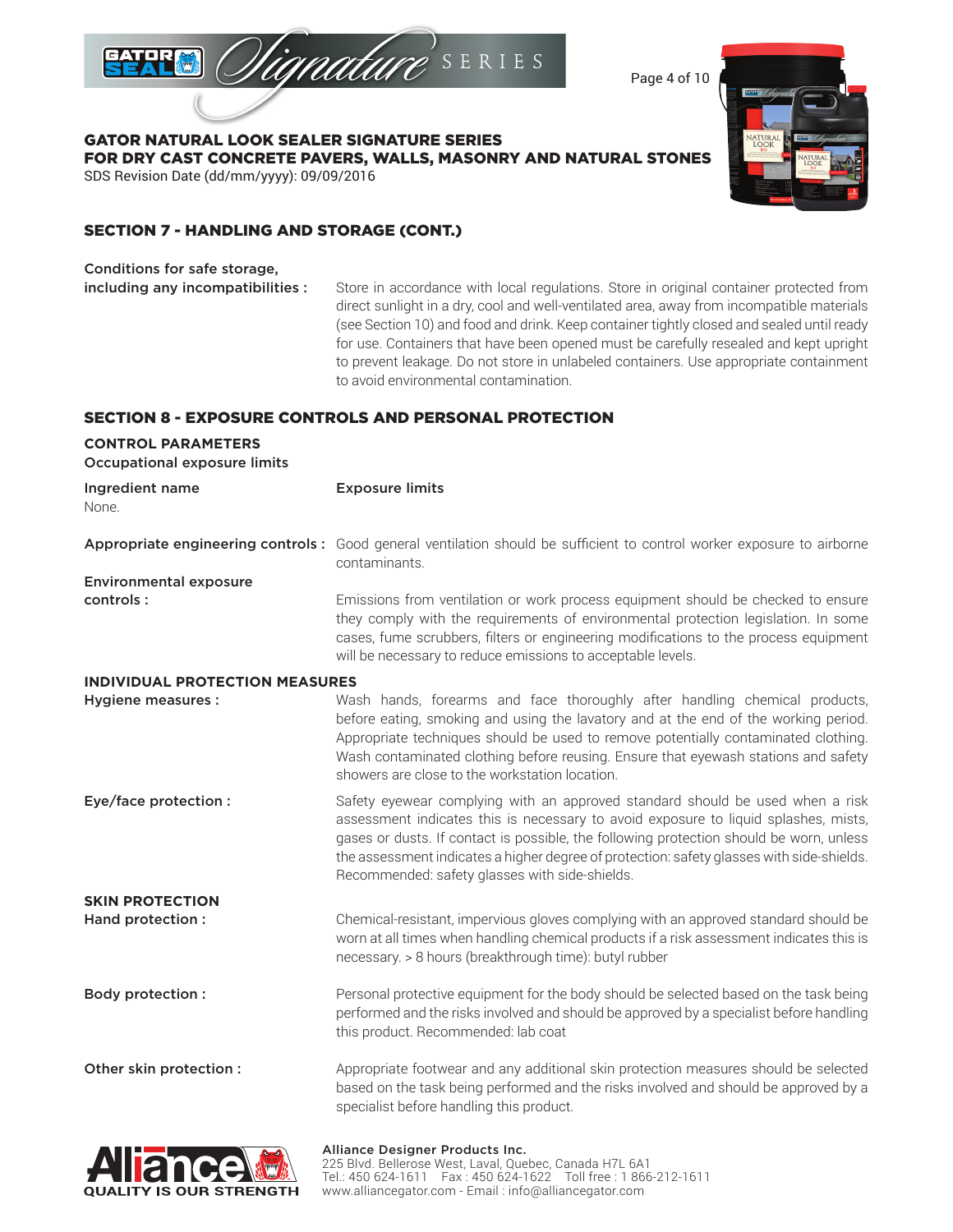

Page 5 of 10

GATOR NATURAL LOOK SEALER SIGNATURE SERIES FOR DRY CAST CONCRETE PAVERS, WALLS, MASONRY AND NATURAL STONES SDS Revision Date (dd/mm/yyyy): 09/09/2016



# SECTION 8 - EXPOSURE CONTROLS AND PERSONAL PROTECTION (CONT.)

Respiratory protection : Use a properly fitted, air-purifying or air-fed respirator complying with an approved standard if a risk assessment indicates this is necessary. Respirator selection must be based on known or anticipated exposure levels, the hazards of the product and the safe working limits of the selected respirator.

### SECTION 9 - PHYSICAL AND CHEMICAL PROPERTIES

### **APPEARANCE**

| Physical state:      | Liquid.                                |
|----------------------|----------------------------------------|
| Colour:              | Yellowish-brown.                       |
| Odour:               | Acetic acid.                           |
| pH:                  | 2.9 to 5.9                             |
| Melting point:       | $4^{\circ}$ C (39.2 $^{\circ}$ F)      |
| Boiling point:       | 100°C (212°F)                          |
| Flash point :        | [Product does not sustain combustion.] |
| Evaporation rate:    | Not available.                         |
| Vapor pressure:      | Not available.                         |
| Vapor density:       | Not available.                         |
| Relative density:    |                                        |
| Solubility in water: | Not available.                         |
| Viscosity:           | Not available.                         |
| VOC:                 | Not available.                         |

# SECTION 10 - STABILITY AND REACTIVITY

**Reactivity :** No specific test data related to reactivity available for this product or its ingredients. **Chemical stability :** The product is stable. Possibility of hazardous reactions : Under normal conditions of storage and use, hazardous reactions will not occur. **Conditions to avoid :** No specific data. Incompatible materials: No specific data. Hazardous decomposition products : Under normal conditions of storage and use, hazardous decomposition products should not be produced.

# SECTION 11 - TOXICOLOGICAL INFORMATION

INFORMATION ON TOXICOLOGICAL EFFECTS

ACUTE TOXICITY Not available.

IRRITATION/CORROSION Not available.

SENSITIZATION

Mutagenicity

Product/ingredient name **Experiment** Result Not available.

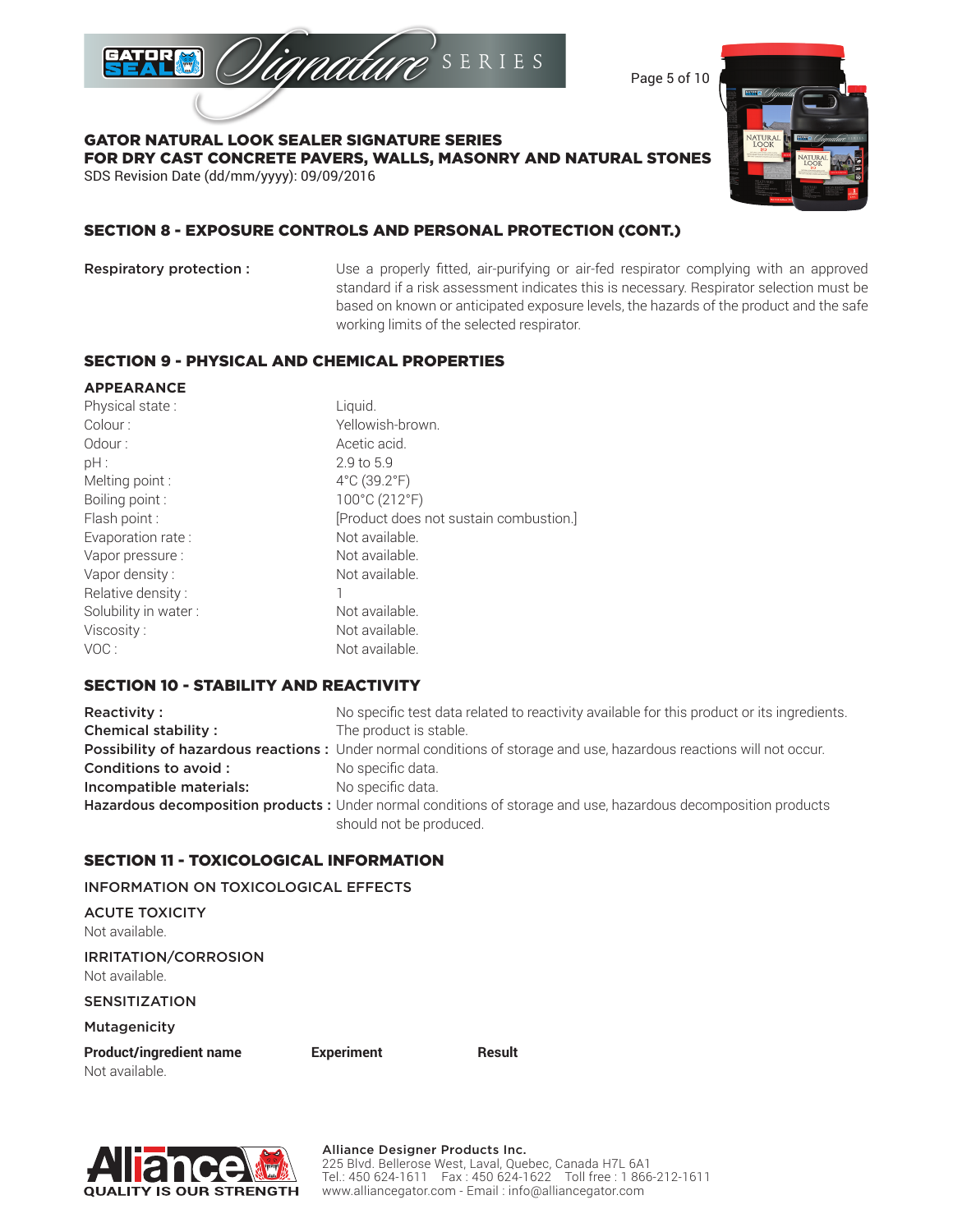

Page 6 of 10

GATOR NATURAL LOOK SEALER SIGNATURE SERIES

FOR DRY CAST CONCRETE PAVERS, WALLS, MASONRY AND NATURAL STONES

SDS Revision Date (dd/mm/yyyy): 09/09/2016

| <b>SECTION 11 - TOXICOLOGICAL INFORMATION (CONT.)</b>                                       |                             |                                                                                                                                                                                                                  |                      |             |                |                 |                 |
|---------------------------------------------------------------------------------------------|-----------------------------|------------------------------------------------------------------------------------------------------------------------------------------------------------------------------------------------------------------|----------------------|-------------|----------------|-----------------|-----------------|
| <b>CARCINOGENICITY</b>                                                                      |                             |                                                                                                                                                                                                                  |                      |             |                |                 |                 |
| <b>Product/ingredient name</b><br>Not available.                                            | <b>Result</b>               |                                                                                                                                                                                                                  | <b>Species</b>       | <b>Dose</b> |                | <b>Exposure</b> |                 |
| <b>REPRODUCTIVE TOXICITY</b>                                                                |                             |                                                                                                                                                                                                                  |                      |             |                |                 |                 |
| Product/ingredient name                                                                     | <b>Maternal</b><br>toxicity | Fertility                                                                                                                                                                                                        | Development<br>toxin |             | <b>Species</b> | Dose            | <b>Exposure</b> |
| Not available.                                                                              |                             |                                                                                                                                                                                                                  |                      |             |                |                 |                 |
| <b>TERATOGENICITY</b>                                                                       |                             |                                                                                                                                                                                                                  |                      |             |                |                 |                 |
| Not available.                                                                              |                             |                                                                                                                                                                                                                  |                      |             |                |                 |                 |
| SPECIFIC TARGET ORGAN TOXICITY (SINGLE EXPOSURE)                                            |                             |                                                                                                                                                                                                                  |                      |             |                |                 |                 |
| Not available.                                                                              |                             |                                                                                                                                                                                                                  |                      |             |                |                 |                 |
| SPECIFIC TARGET ORGAN TOXICITY (REPEATED EXPOSURE)                                          |                             |                                                                                                                                                                                                                  |                      |             |                |                 |                 |
| Not available.                                                                              |                             |                                                                                                                                                                                                                  |                      |             |                |                 |                 |
| <b>ASPIRATION HAZARD</b>                                                                    |                             |                                                                                                                                                                                                                  |                      |             |                |                 |                 |
| <b>Name</b><br>Not available.                                                               | <b>Result</b>               |                                                                                                                                                                                                                  |                      |             |                |                 |                 |
| POTENTIAL ACUTE HEALTH EFFECTS                                                              |                             |                                                                                                                                                                                                                  |                      |             |                |                 |                 |
| Eye contact<br>Inhalation<br>Skin contact<br>Ingestion                                      |                             | No known significant effects or critical hazards.<br>No known significant effects or critical hazards.<br>No known significant effects or critical hazards.<br>No known significant effects or critical hazards. |                      |             |                |                 |                 |
| SYMPTOMS RELATED TO THE PHYSICAL, CHEMICAL AND TOXICOLOGICAL CHARACTERISTICS                |                             |                                                                                                                                                                                                                  |                      |             |                |                 |                 |
| Eye contact                                                                                 | ÷                           | No specific data.                                                                                                                                                                                                |                      |             |                |                 |                 |
| Inhalation                                                                                  |                             | No specific data.                                                                                                                                                                                                |                      |             |                |                 |                 |
| Skin contact<br>Ingestion                                                                   |                             | No specific data.<br>No specific data.                                                                                                                                                                           |                      |             |                |                 |                 |
| DELAYED AND IMMEDIATE EFFECTS AND ALSO CHRONIC<br>EFFECTS FROM SHORT AND LONG TERM EXPOSURE |                             |                                                                                                                                                                                                                  |                      |             |                |                 |                 |
| <b>SHORT TERM EXPOSURE</b>                                                                  |                             |                                                                                                                                                                                                                  |                      |             |                |                 |                 |
| <b>Potential immediate effects</b><br><b>Potential delayed effects</b>                      |                             | Not available.<br>Not available.                                                                                                                                                                                 |                      |             |                |                 |                 |
| <b>LONG TERM EXPOSURE</b>                                                                   |                             |                                                                                                                                                                                                                  |                      |             |                |                 |                 |
| Potential immediate effects<br><b>Potential delayed effects</b>                             | ÷                           | Not available.<br>Not available.                                                                                                                                                                                 |                      |             |                |                 |                 |

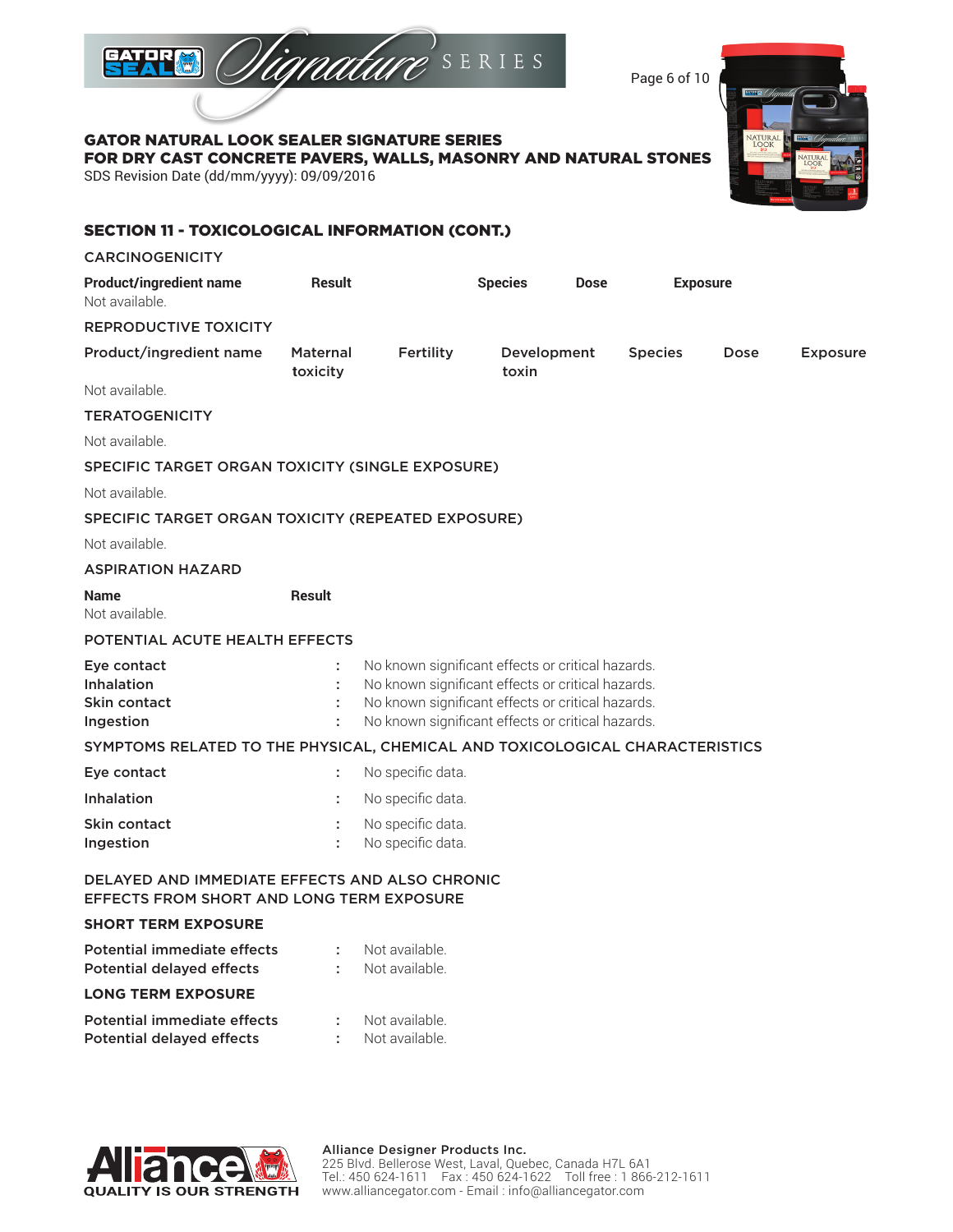

Page 7 of 10

GATOR NATURAL LOOK SEALER SIGNATURE SERIES FOR DRY CAST CONCRETE PAVERS, WALLS, MASONRY AND NATURAL STONES SDS Revision Date (dd/mm/yyyy): 09/09/2016

# SECTION 11 - TOXICOLOGICAL INFORMATION (CONT.)

### **POTENTIAL CHRONIC HEALTH EFFECTS**

| Conclusion / Summary         | Skin and eye irritation is possible from prolonged or repeated contact. Over-exposure by<br>inhalation may cause respiratory irritation. At 200°C, hydrogen fluoride and other toxic<br>fluorinated compounds may be produced; inhalation of these compounds may result in<br>serious lung irritation, pulmonary edema, kidneys and liver damage. |
|------------------------------|---------------------------------------------------------------------------------------------------------------------------------------------------------------------------------------------------------------------------------------------------------------------------------------------------------------------------------------------------|
| General                      | No known significant effects or critical hazards.                                                                                                                                                                                                                                                                                                 |
| Carcinogenicity              | No known significant effects or critical hazards.                                                                                                                                                                                                                                                                                                 |
| Mutagenicity                 | No known significant effects or critical hazards.                                                                                                                                                                                                                                                                                                 |
| Teratogenicity               | No known significant effects or critical hazards.                                                                                                                                                                                                                                                                                                 |
| <b>Developmental effects</b> | No known significant effects or critical hazards.                                                                                                                                                                                                                                                                                                 |
| <b>Fertility effects</b>     | No known significant effects or critical hazards.                                                                                                                                                                                                                                                                                                 |

### NUMERICAL MEASURES OF TOXICITY ACUTE TOXICITY ESTIMATES

Not available.

### SECTION 12 - ECOLOGICAL INFORMATION

**TOXICITY** 

Not available.

PERSISTENCE AND DEGRADABILITY

Not available.

BIOACCUMULATIVE POTENTIAL

Not available.

MOBILITY IN SOIL

Other adverse effects : No known significant effects or critical hazards.

### SECTION 13 - DISPOSAL CONSIDERATIONS

**Disposal methods** : The generation of waste should be avoided or minimized wherever possible. Disposal of this product, solutions and any by-products should at all times comply with the requirements of environmental protection and waste disposal legislation and any regional local authority requirements. Dispose of surplus and non-recyclable products via a licensed waste disposal contractor. Waste should not be disposed of untreated to the sewer unless fully compliant with the requirements of all authorities with jurisdiction. Waste packaging should be recycled. Incineration or landfill should only be considered when recycling is not feasible. This material and its container must be disposed of in a safe way. Care should be taken when handling emptied containers that have not been cleaned or rinsed out. Empty containers or liners may retain some product residues. Vapor from product residues may create a highly flammable or explosive atmosphere inside the container. Do not cut, weld or grind used containers unless they have been cleaned thoroughly internally. Avoid dispersal of spilled material and runoff and contact with soil, waterways, drains and sewers.



### Alliance Designer Products Inc.

225 Blvd. Bellerose West, Laval, Quebec, Canada H7L 6A1 Tel.: 450 624-1611 Fax : 450 624-1622 Toll free : 1 866-212-1611 www.alliancegator.com - Email : info@alliancegator.com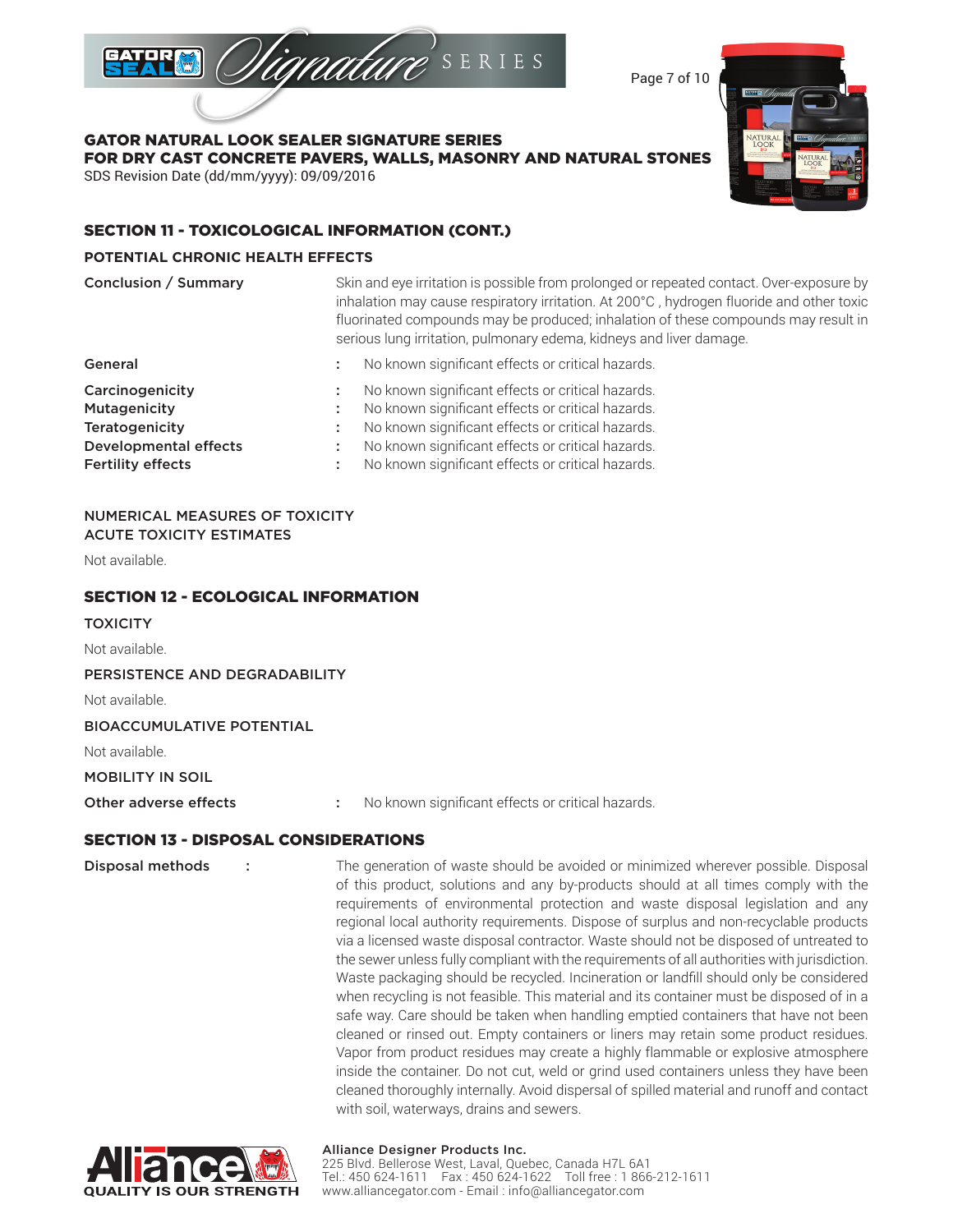

Page 8 of 10

# GATOR NATURAL LOOK SEALER SIGNATURE SERIES

FOR DRY CAST CONCRETE PAVERS, WALLS, MASONRY AND NATURAL STONES

SDS Revision Date (dd/mm/yyyy): 09/09/2016

# SECTION 14 - TRANPORT INFORMATION

|                                  | <b>DOT Classification</b> | <b>TGD Classification</b> | <b>IMDG</b>              | <b>IATA</b>              |
|----------------------------------|---------------------------|---------------------------|--------------------------|--------------------------|
| <b>UN number</b>                 | Not regulated             | Not regulated             | Not regulated            | Not regulated            |
| UN proper<br>shipping name       |                           | $\overline{\phantom{a}}$  | $\overline{\phantom{a}}$ | $\overline{\phantom{0}}$ |
| Transport<br>hazard class (es)   |                           | $\overline{\phantom{a}}$  | $\overline{\phantom{a}}$ | $\overline{\phantom{a}}$ |
| Packing group                    | ٠                         | $\overline{\phantom{a}}$  | $\overline{\phantom{a}}$ | $\overline{\phantom{a}}$ |
| Environmental<br>hazards         | No.                       | No.                       | No.                      | No.                      |
| <b>Additional</b><br>information | $\overline{\phantom{0}}$  | $\overline{\phantom{a}}$  | $\overline{\phantom{0}}$ | $\overline{\phantom{a}}$ |
|                                  |                           |                           |                          |                          |

Special precautions for user : Transport within user's premises: always transport in closed containers that are upright and secure. Ensure that persons transporting the product know what to do in the event of an accident or spillage.

Transport in bulk according : Not available. to Annex II of MARPOL 73/78 and the IBC Code

# SECTION 15 - REGULATORY INFORMATION

CALIFORNIA PROP. 65 Not available.

| Ingredient name          | Cancer | Reproductive | No significant<br>risk level | Maximum acceptable<br>dosage level                                                                                                                  |
|--------------------------|--------|--------------|------------------------------|-----------------------------------------------------------------------------------------------------------------------------------------------------|
| U.S. Federal regulations |        |              |                              | TSCA 5(e) substance consent order: Fluoroalkyl acrylate copolymer.<br><b>TSCA 12(b) annual export notification:</b> Fluoroalkyl acrylate copolymer. |

United States inventory (TSCA 8b) : All components are listed or exempted.

| Clean Air Act Section 112(b) Hazardous Air Pollutants (HAPs) |   | Not listed |
|--------------------------------------------------------------|---|------------|
| <b>Clean Air Act Section 602 Class I Substances</b>          |   |            |
| <b>Clean Air Act Section 602 Class II Substances</b>         |   | Not listed |
| <b>DEA List I Chemicals (Precursor Chemicals)</b>            | ÷ | Not listed |
| <b>DEA List II Chemicals (Essential Chemicals)</b>           |   | Not listed |

SARA 302/304

COMPOSITION/INFORMATION ON INGREDIENTS

No products were found.



### Alliance Designer Products Inc.

225 Blvd. Bellerose West, Laval, Quebec, Canada H7L 6A1 Tel.: 450 624-1611 Fax : 450 624-1622 Toll free : 1 866-212-1611 www.alliancegator.com - Email : info@alliancegator.com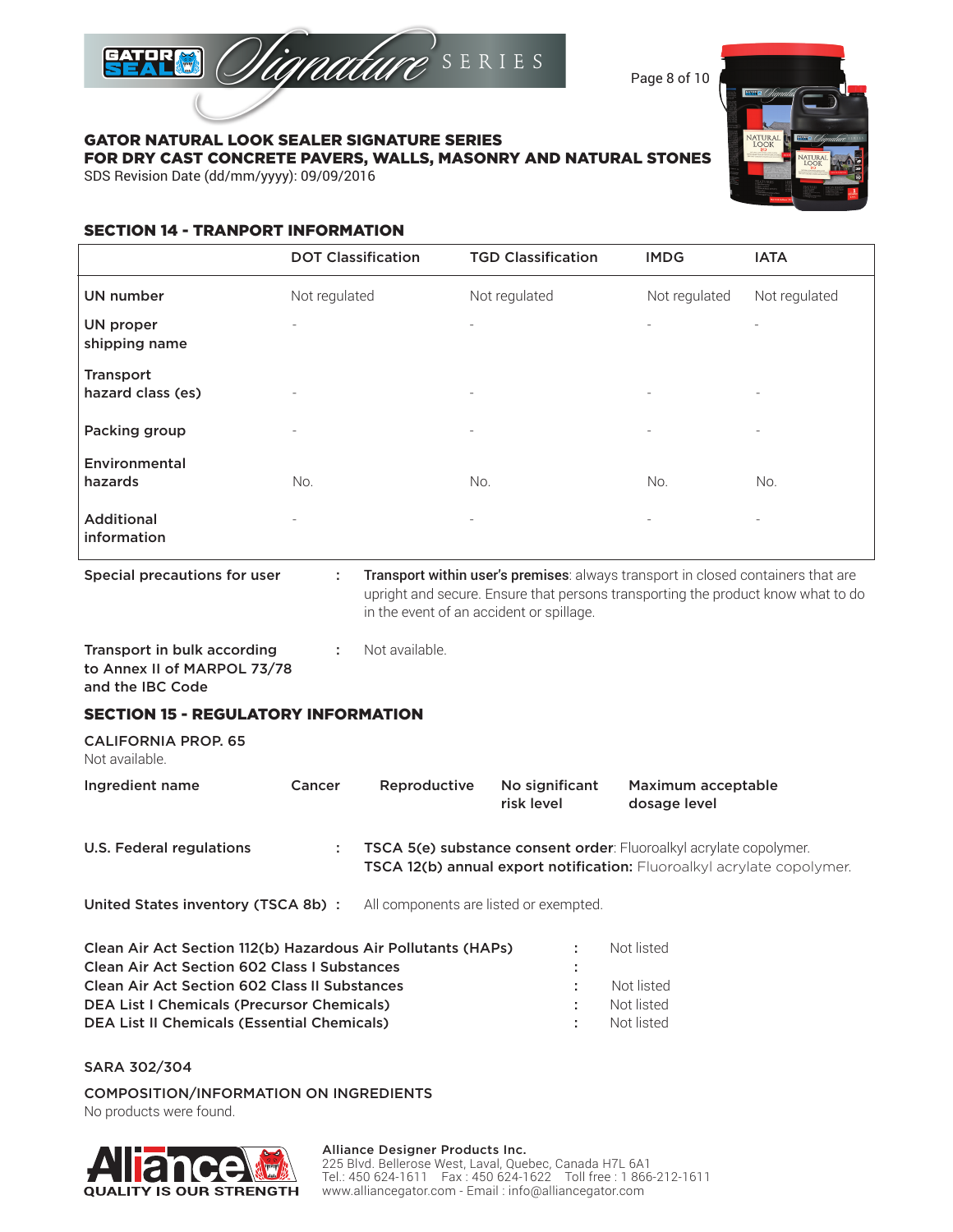

Page 9 of 10

### FOR DRY CAST CONCRETE PAVERS, WALLS, MASONRY AND NATURAL STONES SDS Revision Date (dd/mm/yyyy): 09/09/2016

# SECTION 15 - REGULATORY INFORMATION (CONT.)

GATOR NATURAL LOOK SEALER SIGNATURE SERIES

| SARA 304 RQ |  | Not applicable. |
|-------------|--|-----------------|
|-------------|--|-----------------|

Classification : Not applicable.

### COMPOSITION/INFORMATION ON INGREDIENTS

No products were found.

### STATE REGULATIONS

| <b>Massachusetts</b> | ÷. | None of the components are listed. |
|----------------------|----|------------------------------------|
| New York             | ÷. | None of the components are listed. |
| <b>New Jersey</b>    | ÷. | None of the components are listed. |
| Pennsylvania         | ÷  | None of the components are listed. |

### INTERNATIONAL LISTS

### NATIONAL INVENTORY

| Australia | ٠ | All components are listed or exempted. |
|-----------|---|----------------------------------------|
| Canada    |   | All components are listed or exempted. |
| Europe    |   | All components are listed or exempted. |

# SECTION 16 -OTHER INFORMATION

# HAZARDOUS MATERIAL INFORMATION SYSTEM (U.S.A.)



The customer is responsible for determining the PPE code for this material.

# NATIONAL FIRE PROTECTION ASSOCIATION (U.S.A.)